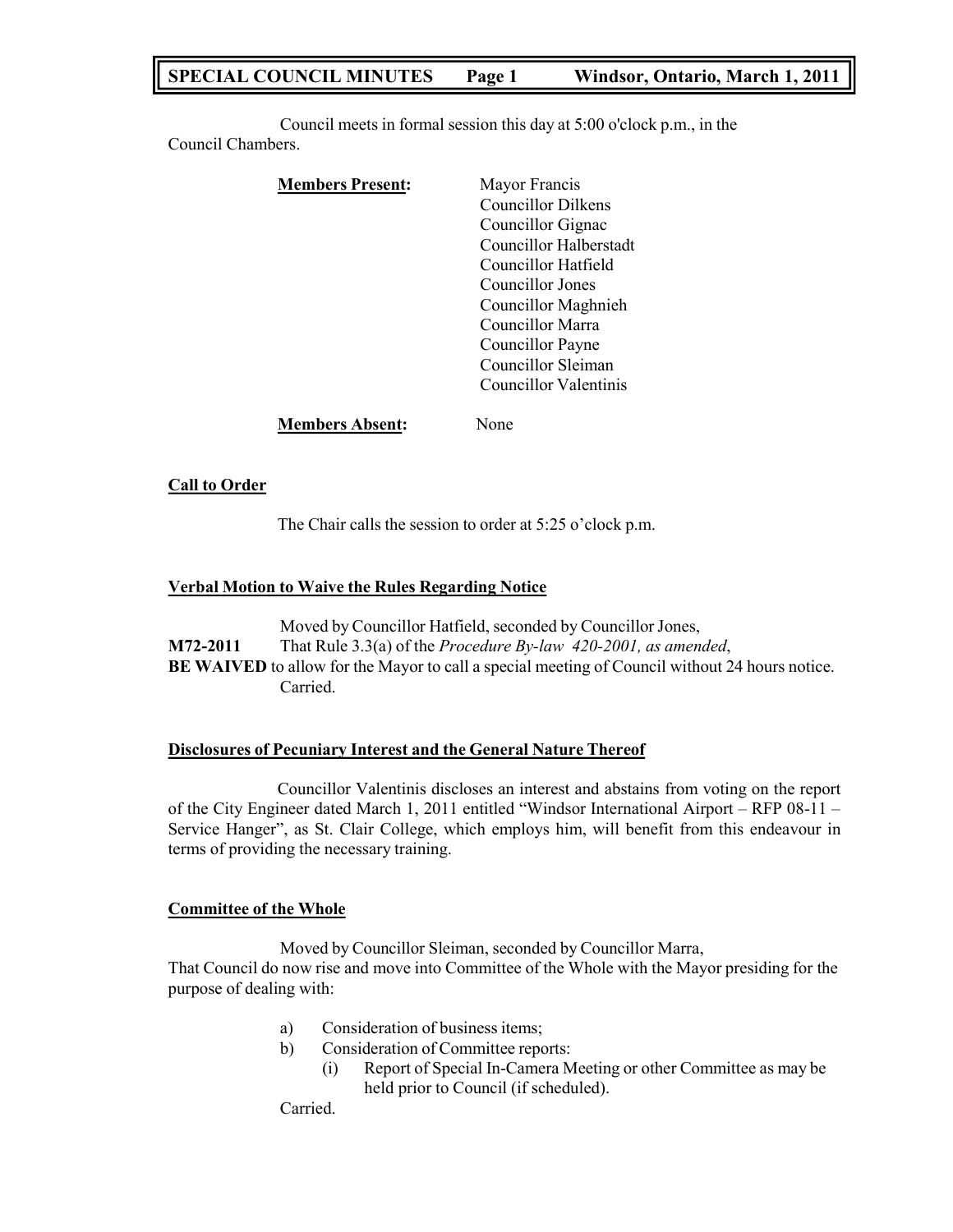### **Presentations & Delegations**:

None.

### **Regular Business Items**

Item 1 – Windsor International Airport RFP 08-11 – Service Hangar

Moved by Councillor Marra, seconded by Councillor Hatfield,

### **CR90/2011**

- **I.** That in keeping with City Council's previous direction to proceed with this project, **APPROVAL BE GIVEN** to enter into an agreement with Amico Design Build Inc. to construct a Service Hangar and related site services at the Windsor International Airport for a negotiated price of \$20,816,945 (excluding HST), composed of \$15,987,430 for the hanger and a guaranteed Stipulated price of \$4,829,515 for the site services and under the condition of first receiving Premier Aviation's written agreement to the amendment noted in Recommendation IV, and that the Chief Administrative Officer and City Clerk **BE AUTHORIZED** to sign an agreement with Amico Design Build Inc., satisfactory in technical content to the City Engineer, in financial content to the City Treasurer, and in form to the City Solicitor; and
- **II.** That **APPROVAL BE GIVEN** to amend the gross expenditures budget and undertake expenditures for the total net project of \$ 17,791,945 (excluding HST but including the \$250,000 recovery of building permit fees) with Gross Cash outlay of \$26,266,945 prior to recoveries (including WUC costs and costs related to the surrounding area) for the Airport Service Hangar Project at the Windsor International Airport to be funded from Project ID# 7101024 (Economic Development – Windsor International Airport); and
- **III.** That **APPROVAL BE GIVEN** for an additional expense estimated (subject to actual interest rates) in the range of \$750,000-\$1,100,000 for financing charges for the construction of a 900mm dia. water main on County Road 42 between Walker Road and Eight Concession for Windsor Utilities Commission – Water estimated in the range of \$3.0-3.5 million based on advancement of the funds by the City and repayment by WUC in 2018 of the construction costs less financing charges. A report to the WUC Board and City Council will be forthcoming with further details on the water main construction and financing respectively.
- **IV.** That the agreement between the City of Windsor and YQG and Premier Aviation Windsor Inc **BE AMENDED** to reflect the "Maximum Capital Outlay " for the hanger is \$16,212,430 and the city's cost for services is \$5,829,515, and that the Chief Administrative Officer and City Clerk **BE AUTHORIZED** to sign an agreement with Premier Aviation Windsor Inc., satisfactory in technical content to the City Engineer, in financial content to the City Treasurer, and in form to the City Solicitor.

Carried. Councillor Valentinis discloses an interest and abstains from voting on this matter.

At the request of Mayor Francis a recorded vote is taken: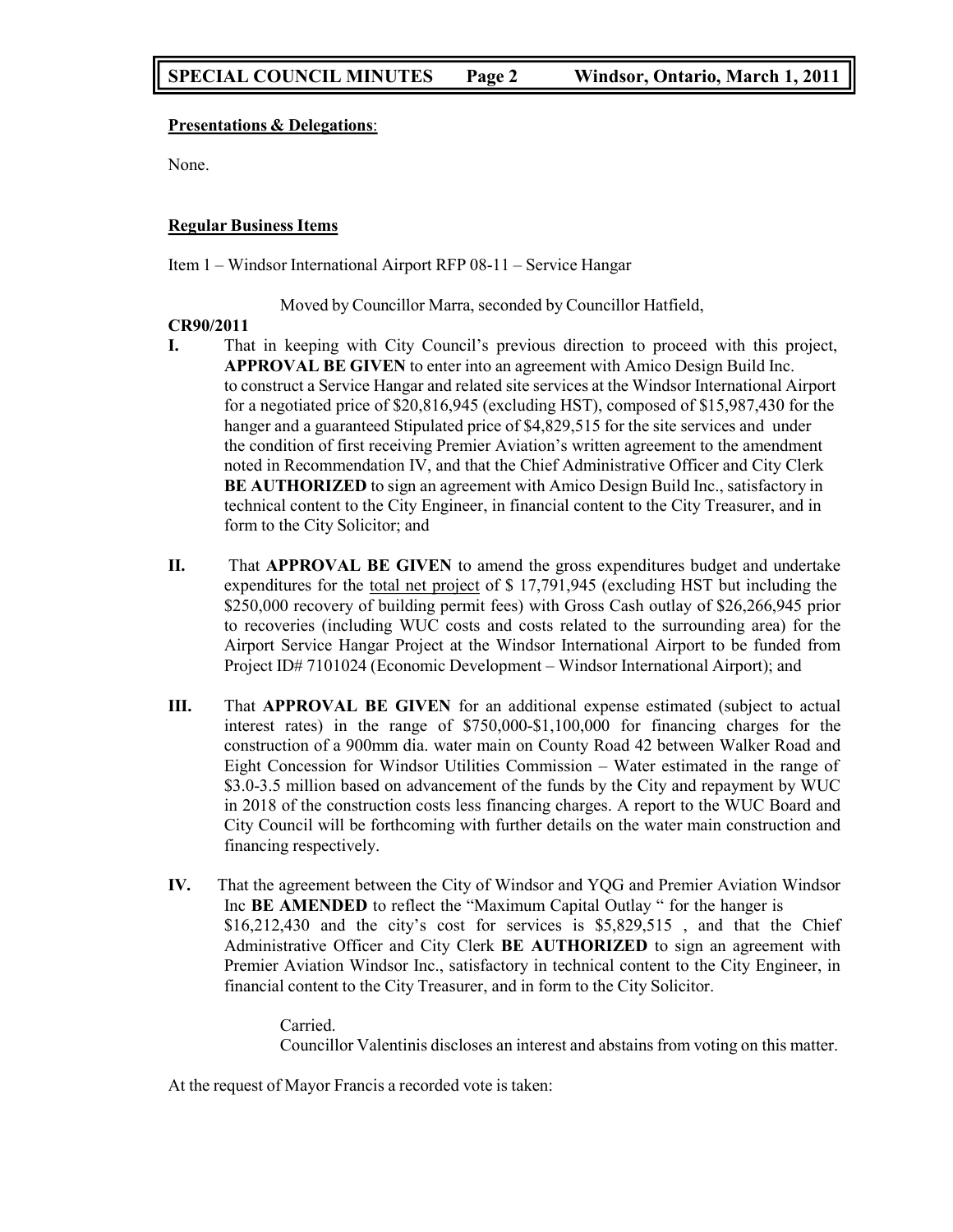# **SPECIAL COUNCIL MINUTES Page 3 Windsor, Ontario, March 1, 2011**

### RESULTS OF RECORDED VOTE:

| In Favour | Councillors Dilkens, Gignac, Halberstadt, Hatfield, Jones,<br>Maghnieh, Marra, Payne, Sleiman and Mayor Francis |  |
|-----------|-----------------------------------------------------------------------------------------------------------------|--|
| Opposed   | None                                                                                                            |  |
| Abstain   | Councillor Valentinis                                                                                           |  |
| Absent    | None                                                                                                            |  |

APM/10883

#### **By-law**

Moved by Councillor Sleiman, seconded by Councillor Marra, That the following By-law No. 42-2011 (inclusive), be introduced and read a

first and second time:

By-law 42-2011 "A By-law to confirm the proceedings of the Council of the Corporation of the City of Windsor at its meeting held on the first day of March, 2011"

Carried.

Councillor Valentinis discloses an interest and abstains from voting on this matter.

Moved by Councillor Dilkens, seconded by Councillor Gignac,

That the Committee of the Whole does now rise and report to Council respecting the business items considered by the Committee.

- 1) Business items listed on the Agenda (as presented);
- 2) Reports of the various committees noted in the agenda (as presented);
- 3) By-law given first and second readings (as presented).

Carried.

Councillor Valentinis discloses an interest and abstains from voting on this matter.

#### **Consideration of Committee Reports**

Moved by Councillor Marra, seconded by Councillor Payne, **M73-2011** That the Report of the Special In-camera meeting held March 1, 2011, **BE ADOPTED** as presented.

Carried.

Councillor Valentinis discloses an interest and abstains from voting on this matter.

#### **Third Reading of By-law**

Moved by Councillor Halberstadt, seconded by Councillor Hatfield,

That By-Law 42-2011, having been read a first and second time be now read a third time and finally passed and that the Mayor and Clerk **BE AUTHORIZED** to sign and seal the same notwithstanding any contrary provision of the Council.

Carried.

Councillor Valentinis discloses an interest and abstains from voting on this matter.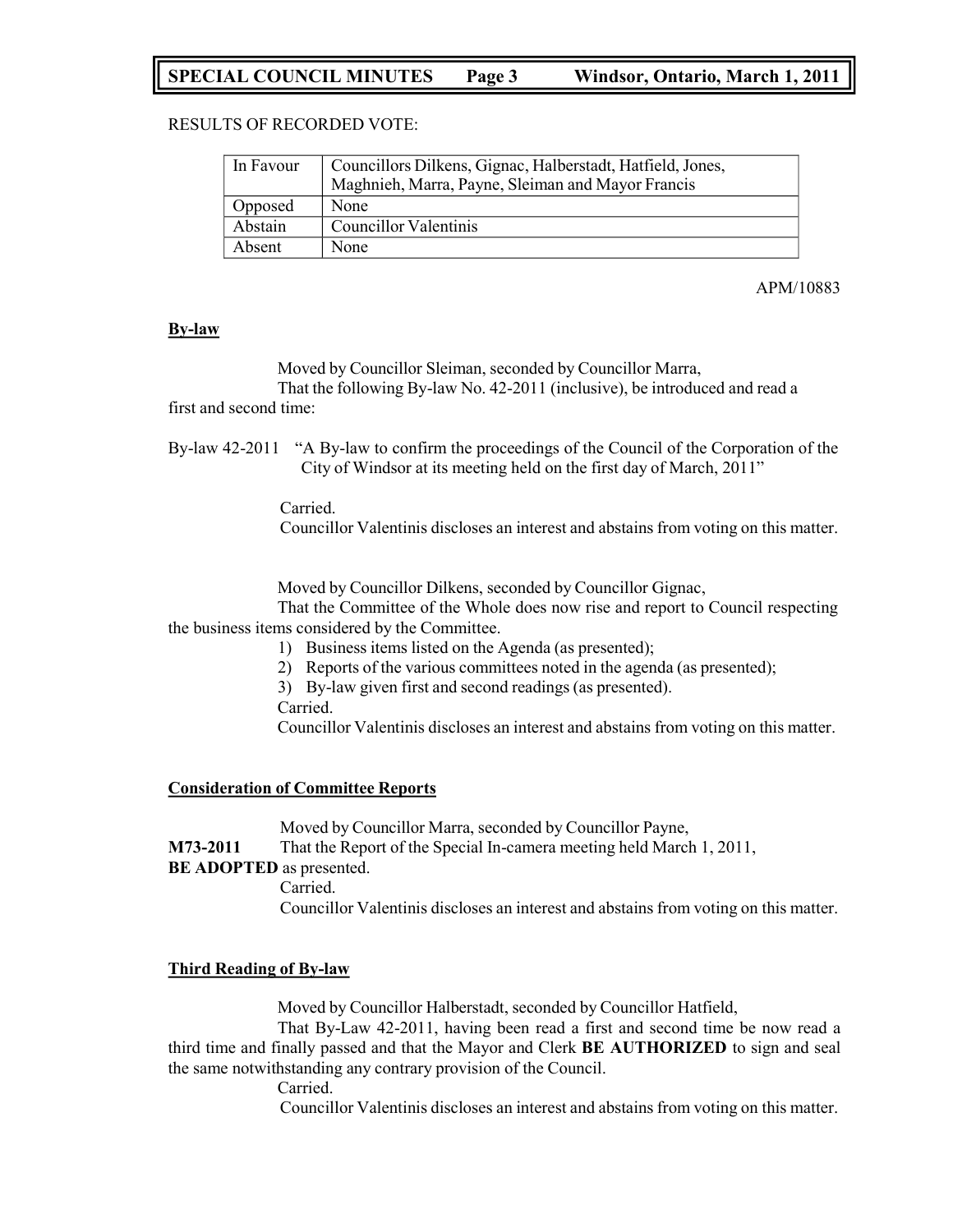# **SPECIAL COUNCIL MINUTES Page 4 Windsor, Ontario, March 1, 2011**

### **Adjournment**

Moved by Councillor Dilkens, seconded by Councillor Gignac, That this Council meeting stand adjourned until the next regular meeting of Council or at the call of the Mayor. Carried.

Accordingly, the meeting is adjourned at 5:40 o'clock p.m.

**MAYOR**

#### **CITY CLERK**

**THIS IS A DRAFT COPY**

### **DEPUTY CITY CLERK/SENIOR MANAGER OF COUNCIL SERVICES**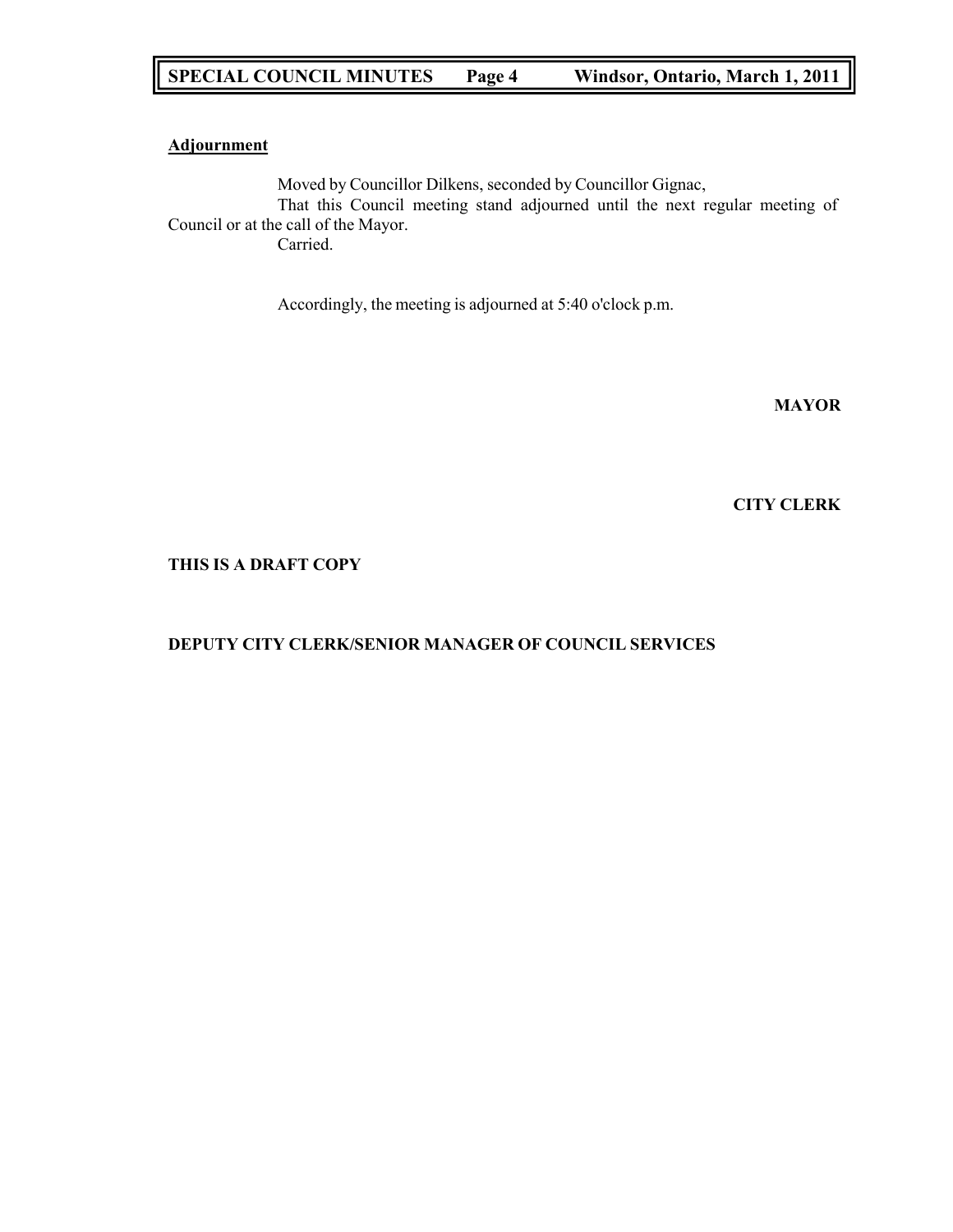**SPECIAL COUNCIL MINUTES Page 5 Windsor, Ontario, March 1, 2011**

**ADOPTED** by Council at its meeting held March 1, 2011 **[M73-2011]** VC/bm

# **SPECIAL MEETING OF COUNCIL – IN CAMERA March 1, 2011**

**Meeting called to order at: 4:31 p.m.**

## **Members in Attendance:**

Mayor E. Francis Councillor D. Dilkens Councillor R. Jones Councillor A. Halberstadt Councillor F. Valentinis Councillor B. Marra (arrives at 4:32 p.m.) Councillor P. Hatfield Councillor J. Gignac Councillor A. Maghnieh Councillor H. Payne Councillor E. Sleiman

### **Also in attendance:**

H. Reidel, Chief Administrative Officer M. Sonego, City Engineer G. Wilkki, City Solicitor V. Critchley, City Clerk O. Colucci, Chief Financial Officer N. Coleman, Mayor's Chief of Staff (arrives at 4:50 p.m.) F. Isabelle-Tunks, Senior Manager Infrastructure Coordination & Development (Item 1) T. Graziano, Project Administrator (Item 1) J. McCormack, Director of Finance, YQG (Item 1) P. Roberts, Director of Operations, YQG (Item 1)

# **Verbal Motion is presented by Councillor Jones, seconded by Councillor Valentinis,**

**That Rule 3.3(a) of the** *Procedure By-law, 420-2001 as amended,* **BE WAIVED to allow for the Mayor to call a special meeting without 24 hours notice.**

**Motion Carried.**

**Verbal Motion is presented by Councillor Hatfield, seconded by Councillor Valentinis,**

**to move in Camera for discussion of the following item(s):**